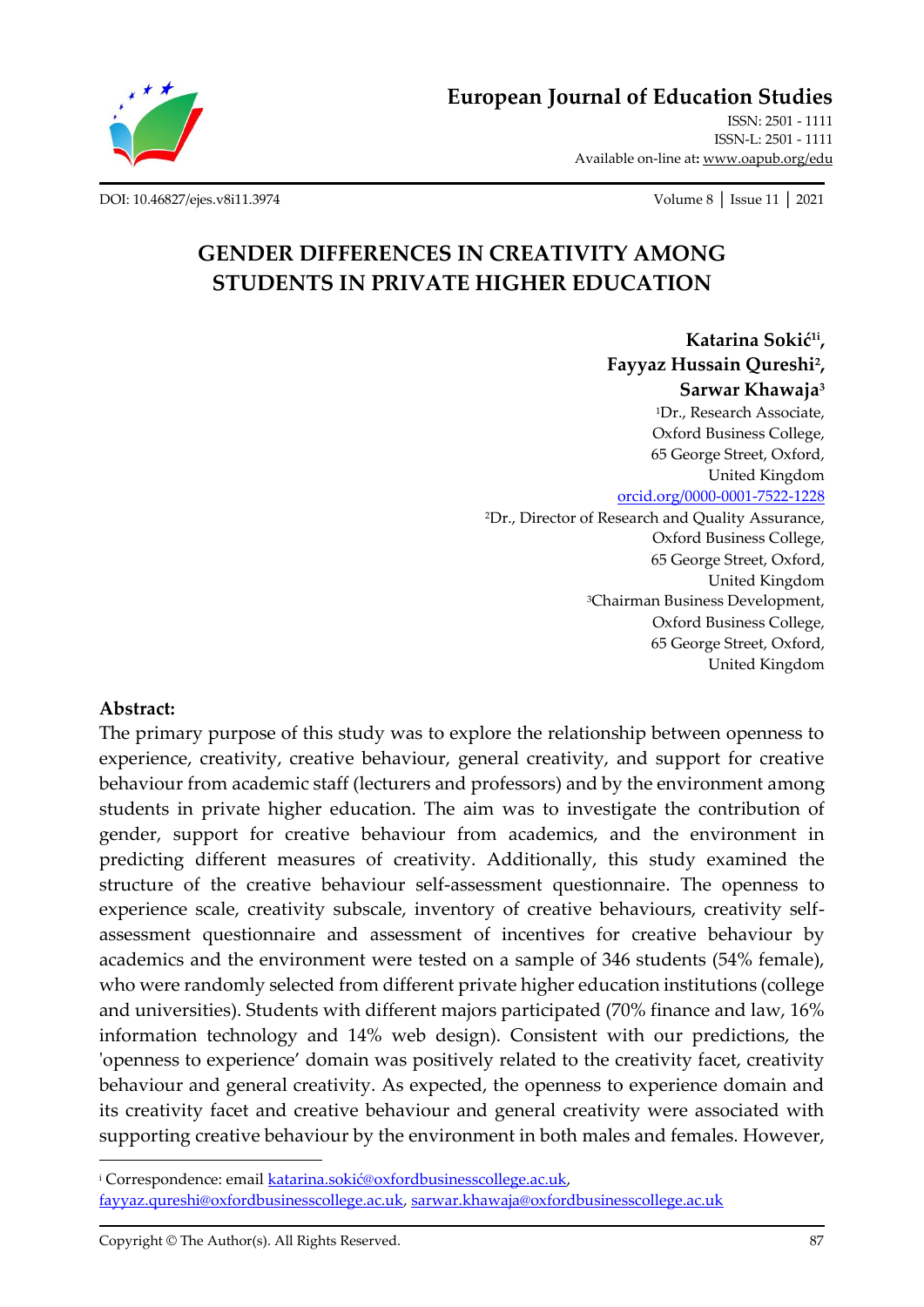contrary to our predictions, support for creative behaviour from academics was unrelated to openness to experience, creativity and general creativity in both males and females. In contrast, support for creative behaviour by academics was related to creative behaviour in females but not in males. Creative behaviour and general creativity were positively associated and supported creative behaviour by academics and the environment. Support for creative behaviour from the environment was positively associated with openness to experience, creativity, creative behaviour and general creativity, while gender only showed independent positive associations with creative behaviour. Gender, support for creative behaviour from academics and support for creative behaviour from the environment together accounted for 9% of the variance in openness to experience, 7% of the variance in creativity, 12% of the variance in creative behaviour and 13% of the variance in general creativity. The results highlight the importance of support for creative behaviour from the environment in explaining openness to experience, creativity, creative behaviour and general creativity. Furthermore, they show that gender is a significant predictor of creative behaviour. The results also provide further validation of the Inventory of Creative Behaviours and further delineate the nomological network of the creativity construct.

**Keywords:** creativity, gender differences, students, private higher education

## **1. Introduction**

Creativity is a complex, multidimensional construct that encompasses behavioural, biological, cognitive and sociocultural elements, such as genetic, hormonal and neurological and gender differences, as well as personality traits, cognitive strategy and cognitive styles, thinking skills, cultural factors, creative potential and creative achievement (Abraham, 2015). There is no single definition of creativity, but most authors agree that it is the ability to create something new, original and valuable (Baron, 1988; Sternberg, 2005). Nowadays, creativity is the focus of different scientific disciplines, primarily psychology, education, human resource management and medicine. High levels of creativity are a desirable trait in some disciplines (e.g. art, design) as well as a pre-requisite for certain professions. Creativity is a significant predictor of academic achievement (Ai, 1999) and well-being (Acar et al., 2020), which are both related to life success, economic prosperity and social stability. Kaufman & Beghetto (2009) classify creativity as one of the most important economic resources of today. Creativity includes flexibility, originality and divergent thinking (Barron & Harrington, 1981).

Amabile (1983) emphasises the theoretical complexity of the creativity construct and states that creativity is influenced by three groups of factors: personality traits, cognitive abilities and the social environment.

Numerous studies and meta-analyses have shown that personality traits (especially openness to experience and introversion) explain a significant amount of the variance in creativity (da Costa et al., 2015; Feist, 1998; von Stumm et al., 2011). However, it should be borne in mind that some aspects of creativity, such as scientific and artistic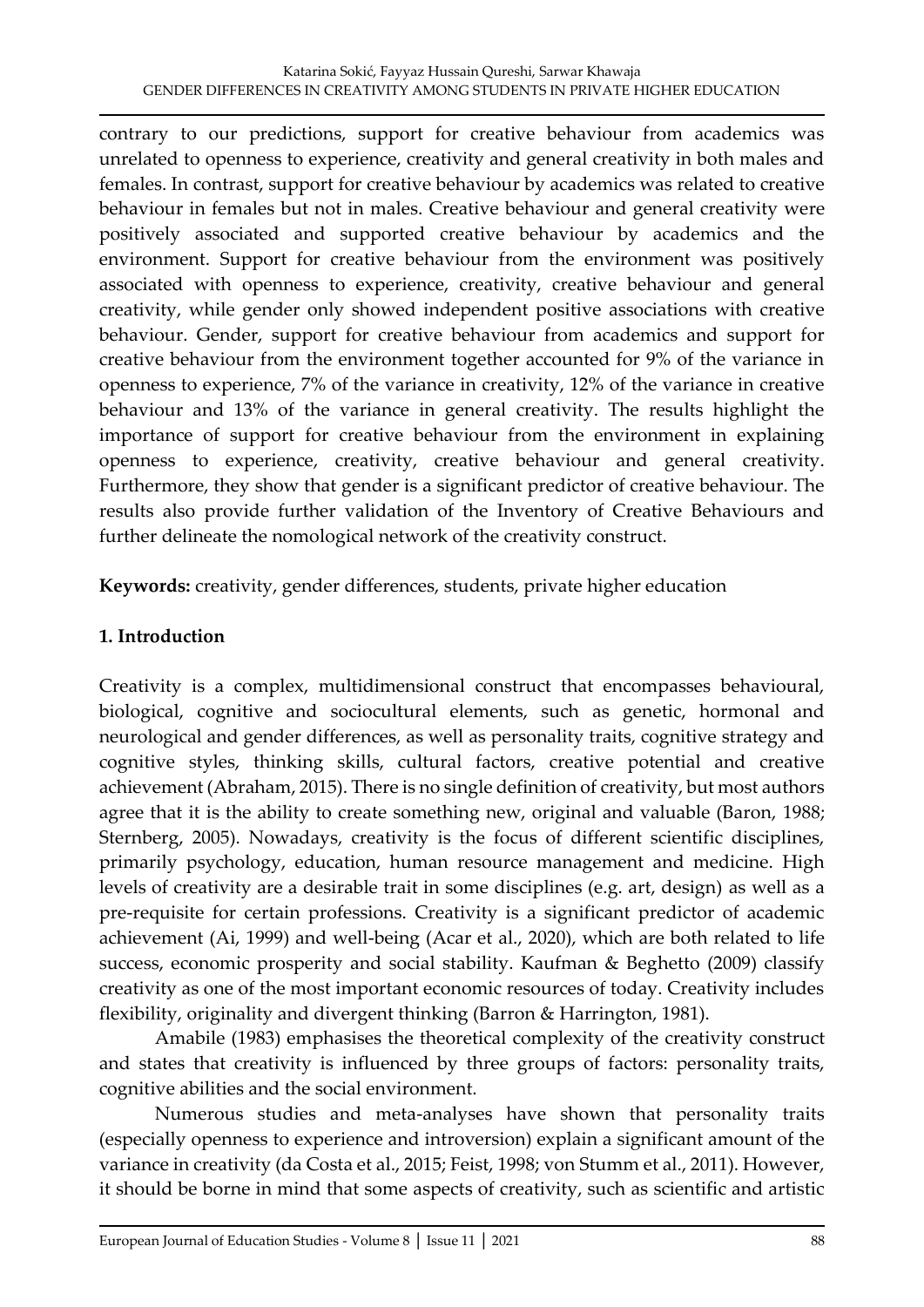creativity, are related to socially averse personality features, such as low levels of sociability, aggression, dominance and introversion (Stumpf, 1995).

Cognitive abilities include opinion processes (divergent thinking) that lead to creative production. Dominant measures of creativity from this cognitive position are Gilford's tests of divergent thinking (Guilford, 1971) and Torrance's tests of creativity thinking (Torrance, 1974). Divergent thinking is characterised by finding a variety of solutions to a problem (Guilford, 1971) whereby the results depend on the type of tasks performed and the method of evaluation (Wallach & Kogan, 1965). According to Guiford (1971), divergent thinking is the core of creativity, while other authors (i.e. Runco, 2008; Runco et al., 2006) warn that divergent thinking is a significant predictor of creativity, but it is not synonymous with creativity.

Social and environmental factors, such as cultural diversity, model availability, financial support, external evaluations and supervision, significantly influence eminent creativity (Csikszentmihalyi, 1990; Simonton, 2000). A meta-analysis of 120 studies by Gajda et al. (2016) demonstrated a positive relationship between creativity and academic achievement, which was moderated by the types of measures used to assess these constructs.

In the last two decades, an increasing amount of research has been dedicated to examining gender differences in creativity. However, the results of these studies show that the role of gender in creativity is unclear, especially considering that there have been few neuroscientific investigations. Specifically, most research into this phenomenon is behavioural and has shown that gender differences in creativity are influenced by cognitive styles or adopted strategies that differ in men and women (Abraham, 2015).

## **2. Creativity, gender and personality – overview**

Some researchers (e.g., von Stumm et al., 2011) state that personality explains a significant amount of variance in creativity. Sternberg & Lubart (1995) also propose that personality is related to creativity. It has been shown that creative individuals are reserved, dominant, serious, sensitive, self-sufficient and ignore rules (Guastello, 2009). In his meta-analysis comparing scientists with non-scientists, creative scientists with less creative scientists, and artists with non-artists, Feist (1998) discovered that creative people are generally more open to experience, less conscientious and more introverted. It should also be noted that other studies have found a consistent link between openness to experience and creativity and a somewhat less clear relationship between other traits and creativity. Other authors emphasise the importance of knowledge (Hayes, 1989), talent and temperament (Averill & Nunley, 1992) in some forms of complex creativity. In addition to investigating artistic and scientific creativity, many authors also researched everyday creativity, i.e., creativity in ordinary people who are not well-known, as well as prominent artists, scientists or inventors. Lin et al. (2012) state that divergent thinking tests are most commonly used to measure creativity in such cases.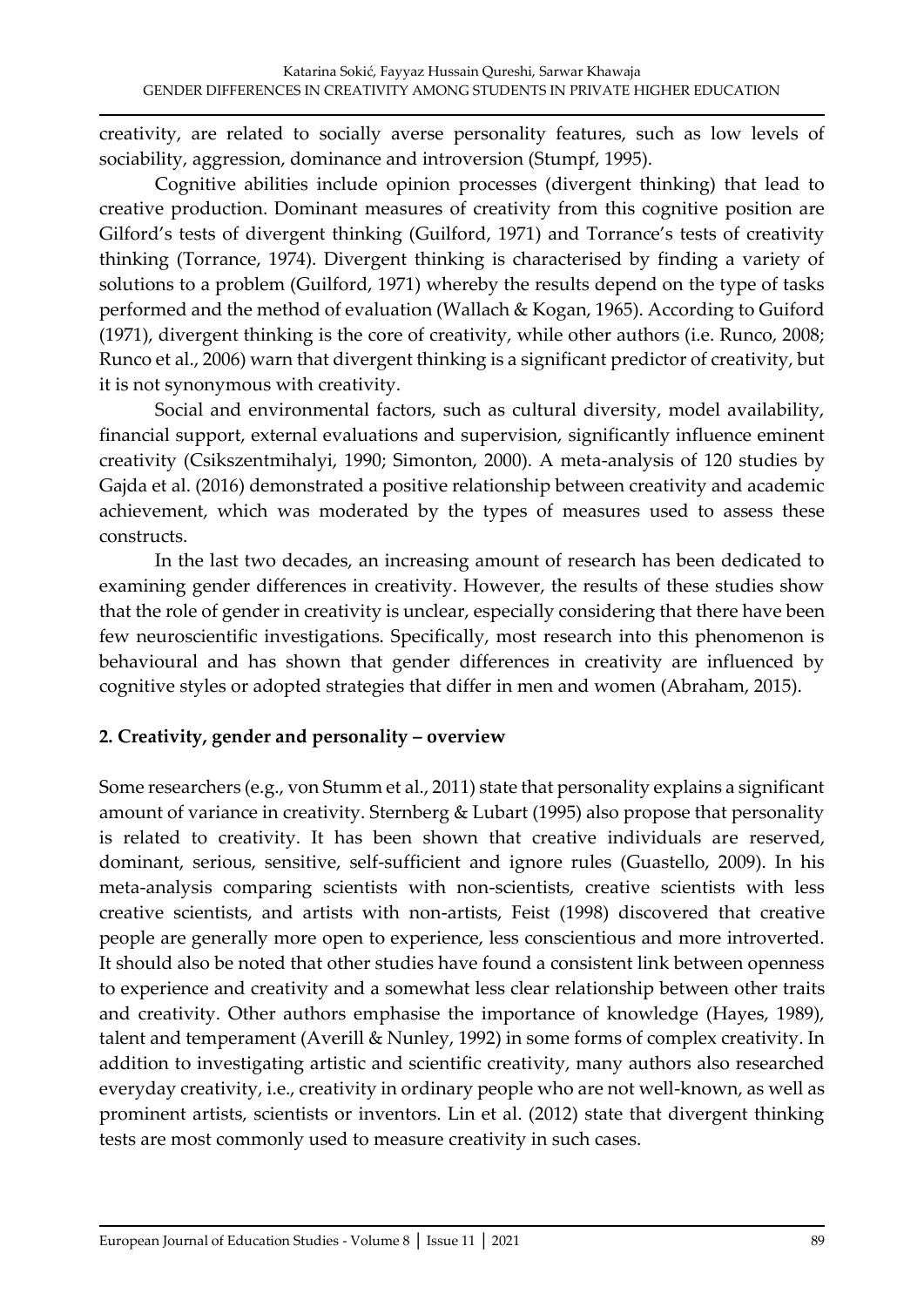Interestingly, several studies (Lin et al., 2012; McCrae, 1987; von Stumm et al., 2011) have shown that, when examining the association of divergent thinking with broader personality dimensions, a consistent link with openness to experiences is also obtained. Much research in psychology focusses on creativity and the differences that distinguish creative individuals from non-creative individuals. Previous knowledge about creative individuals' personalities were focused on their characteristics, intellectual abilities, knowledge and opinion styles, motivation and status in society.

Lubart (1994) formed a constellation of five personality characteristics important for creativity: tolerance of uncertainty, openness to new experiences, willingness to take risks, the strength of self-confidence, and perseverance. Regarding the observed gender differences in creativity, historical research shows that there have been more creative men throughout history in the fields of art, literature, music, science, and technology.

Modern research explains gender differences in creativity as a consequence of learning stereotypical gender roles (socialisation). With the emancipation of women, gender differences in creativity are decreasing to a greater extent than ever before. Furthermore, a recent meta-analysis by Taylor & Barbot, 2021 showed that gender differences in creativity are inconsistent across different domains and tasks.

A second-order meta-analysis conducted by da Costa et al. (2015) showed that openness to experience, emotional intelligence, divergent thinking, intrinsic motivation, positive affect and androgyny, are all positively related to creativity. Moreover, their meta-analysis showed that creativity is, to a lesser degree, related to intelligence, extrinsic motivation, self-efficacy and the female gender.

The results of a study by Matud & Grande (2007), which examined gender differences in creative thinking, showed that women with university-level education scored significantly higher on measures of creative thinking than women with only a primary or secondary level of education and that women with university-level education significantly surpass men in some aspects of creativity, such as verbal fluency.

# **3. Current study: objectives and hypotheses**

The primary aim of this study was to investigate the associations between openness to experience, creativity, creative behaviour, general creativity, support for creative behaviour from academics and support for creative behaviour by the environment, as well as the gender differences in these variables among students in private higher education. A further aim of this study was to investigate the contribution of gender and levels of support for creative behaviour from academics and the environment in predicting different measures of creativity. Additionally, this research examined the structure of the self-assessment of creative behaviour. We focused on students at private higher education institutions (college and universities) because this population has certain characteristics that distinguish it from public educational institutions. The number of students in the private higher education sector is growing year on year, and this trend is apparent in most parts of the world (Qureshi & Khawaja, 2021).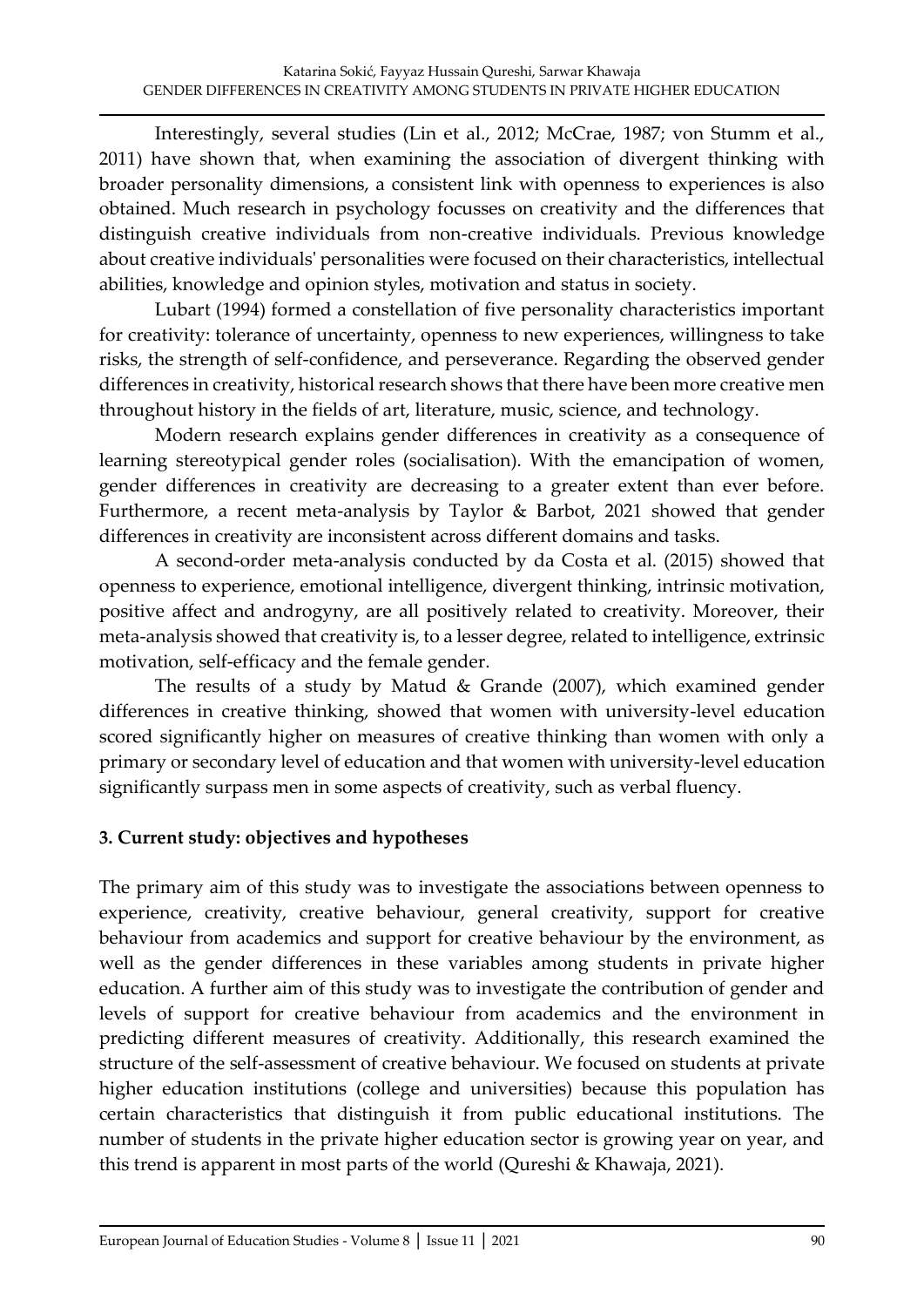The demographic characteristics of students in private higher education institutions show some sociodemographic differences compared to those in the public sector. For example, the results of a study by Shury et al. (2016) showed that students in the private sector are on average older (60% are under 30) than those in the public sector (80% are under 30). Furthermore, half of the student population in the private sector are from ethnic minorities, while in the public sector, only a fifth students are from ethnic minorities.

To our knowledge, this research is the first to examine gender differences in creativity among students in the private higher education sector.

The HEXACO model's description of the 'openness to experience' personality domain (which includes the creativity facet used in our study) involves elements such as enjoyment of the arts; the tendency to explore the new, the unknown and the unusual, and the tendency to look for new solutions to problems (Lee & Ashton, 2004, Ashton & Lee, 2008). We predicted that openness to experience would be positively correlated with creativity, creative behaviour and general creativity. We are also bearing in mind that support from within the education system (primarily from teachers and academics), family members and society in general significantly influences the development of creativity. Therefore, we expected that the 'openness to experience' domain and creative behaviour and general creativity would be positively related to support for creative behaviour from academics and the environment in both males and females.

Based on previous research, which shows a positive association between creative behaviour and general creativity (e.g. Ljubotina et al., 2015), we expected positive associations between these variables in both males and females. Furthermore, in line with a previous study by Ljubotina et al., (2015) we predicted positive associations between support for creativity from academics and support for creative behaviour from the environment in both genders.

## **4. Method**

## **4.1 Participants**

A sample of 370 students took part in the study. The students were randomly selected from private higher education institutions (colleges and universities) in Croatia. Students from different disciplines participated in the study (70% finance and law, 16% information technology, and 14% web design). The data were collected online during the spring of 2021. The questionnaire data of 24 participants were excluded from analysis due to missing data, so the final sample comprised 346 students (*M*age = 23.7, *SD* = 5.29, range =  $18 - 42$ ; 54% female). Participation was on a voluntary basis and students gave their consent to take part in the study. They were asked to complete a battery of selfreporting measures anonymously and received no compensation for their participation.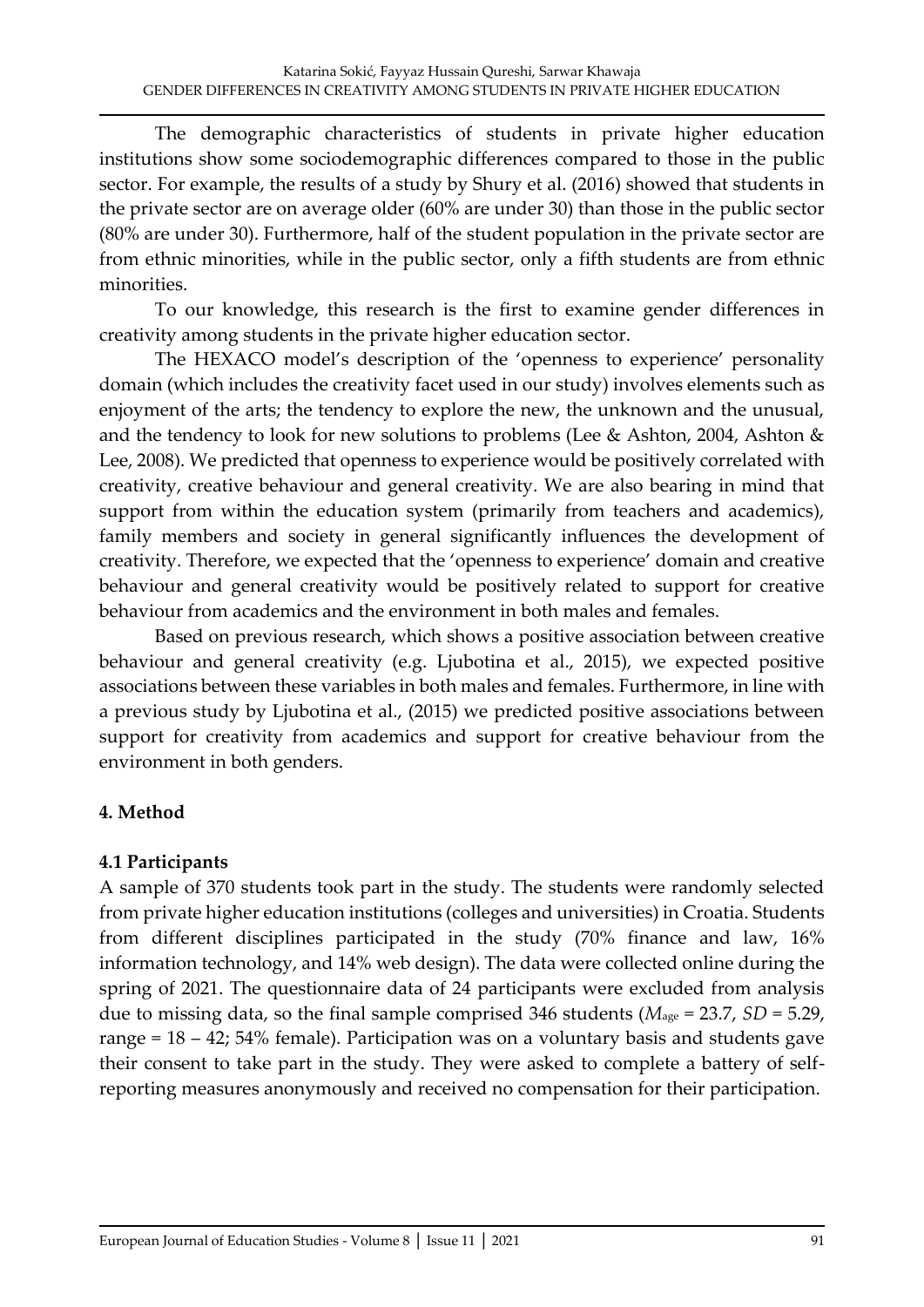## **4.2 Measures**

## **4.2.1 Openness to experience and creativity**

The openness to experience personality dimension was measured using 16 items from the 100-item Croatian version of HEXACO-PI-R (Ashton & Lee, 2007; Babarović & Šverko, 2013). The Openness to Experience dimension contains the following subscales: Aesthetic Appreciation, Inquisitiveness, Creativity and Unconventionality. In addition, items are rated on a 5-point Likert scale ranging from 1 (strongly disagree) to 5 (strongly agree). Scores for this personality dimension were calculated as sums of ratings on associated items divided by several items per scale.

This study measured creativity as personality traits by the Creativity facet of the HEXACO Openness to Experience dimension. The creativity facet consists of 4 items (e.g. "I would enjoy creating a work of art, such as a novel, a song or a painting"; "People have often told me that I have a good imagination").

## **4.2.2 Creative behaviour**

Creative behaviour was measured by 29 items specifically created for the purposes of this research and was modelled on similar inventories of self-assessment of creative behaviour, such as the Biographical inventory of Creative Behaviours (BICB; Batey, 2007). The questionnaire describes behaviours that constitute an effort to produce something new and original. Participants were asked how often they had ever engaged in a specific creative activity (e.g., write an essay, design a game, play musical scrap, make jewellery, create a comic book, paint the surface of a glass or wall, create a gift for someone, design a website) on a three-point scale (1 – never, 2 – once or only a few times, 3 – often).

## **4.2.3 General creativity**

General creativity was measured by the Creativity Self-assessment Questionnaire (Ljubotina et al., 2015). The questionnaire contains 10 claims (e.g., "I often feel like I'm full of ideas";  $\mu$ "I consider myself to be a creative person"; "It's easy for me to come up with more solutions to a problem"). Participants assessed the extent to which each statement applies to them on a four-point scale from 1 (it doesn't apply to me at all) to 4 (it absolutely applies to me). The total score on this scale is calculated as sums of ratings on associated items divided by the number of items per scale.

# **4.2.4 Supporting creative behaviour by academics and environment**

In questions about supporting and rewarding creative behaviour, participants assessed the degree of support from academics and the environment on a five-point scale from 1 (none) to 5 (regularly).

## **4.3 Data analyses**

In this study, two main analytic approaches were used. Firstly, zero-order correlations (Pearson's r) were used to quantify bivariate relationships between all scales and subscales. To assess the incremental contributions of gender in predicting scores on openness to experience, creativity, creative behaviour and general creativity, four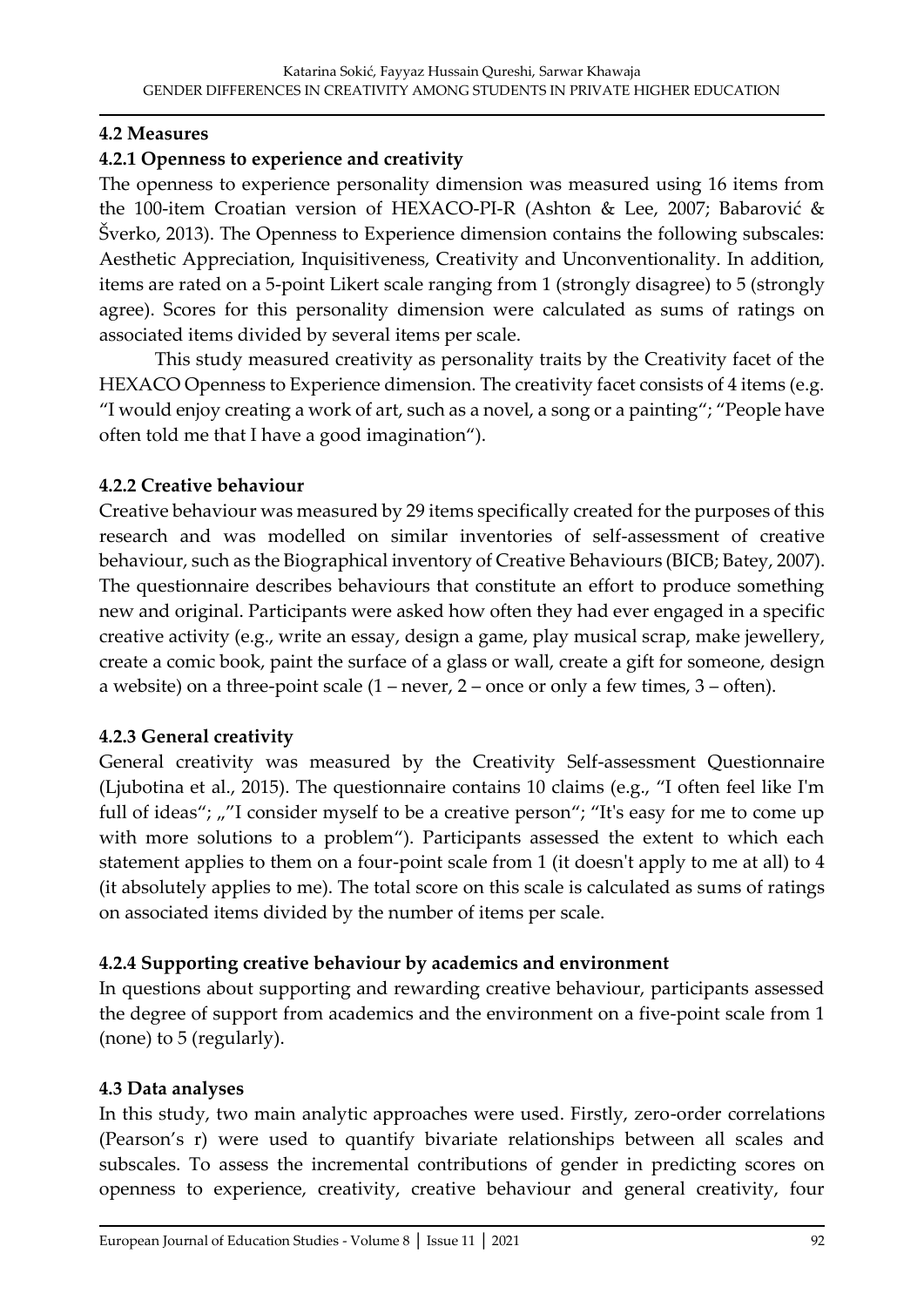hierarchical multiple regressions were performed with the scores for each of the scales and subscales as the criterion variables. The gender variable was entered in Step 2 of the multiple regressions. Given the wide age range of the participants (from 18 to 42), age was included as a control variable in Step 1 of the regression analyses. Significant differences in correlations between openness to experience, creativity, creative behaviour, general creativity, support creative behaviour from academics and environment across gender were tested via Fisher r-to-z transformation.

## **5. Results**

#### **5.1 Factor structure of inventory of creative behaviours**

The appropriateness of the correlation matrix for factorisation was verified with the Kaiser-Meyer-Olkin coefficient, which was .825, and Bartlett's test of sphericity (approx. Chi-square = 1922.87, df = 406,  $p$  <.001), which indicates the adequacy of the correlation matrix analyses. Both Kaiser-Guttman criterion and Scree-test clearly yielded a threefactor solution, which accounted for 61.60% of the variance of creative behaviour. The three extracted components were rotated to varimax solutions. In this study, we investigated creativity behaviour as a unitary construct and, therefore, different forms of this behaviour are not the focus of our attention.

#### **5.2 Descriptive statistics**

The descriptive data from all the questionnaires (range, means, standard deviations, Cronbach's alpha, skewness, kurtosis), gender differences in mean scores and internal consistency values are shown in Table 1. All scales and subscales demonstrated an adequate range and internal psychometric characteristics. Cronbach's alpha was from .74 (for creativity) to 86 (for self-assessment creative behaviour). Skewness and kurtosis for all scales were within the recommended values for normal distribution (between -2 to  $+2$ ) (Gravetter & Wallnau, 2014). A one-way ANOVA was used to compare males and females in the mean level of openness to experience, creativity, self-assessment creative behaviour, self-assessment creativity and support for creative behaviour from academics and the environment. Mean values were higher on most of the scales and subscales in both males and females, indicating that participants perceive themselves as creative people. As shown in Table 1, Cohen's d indicated gender differences in openness to experience in favour of males  $(d = 0.29)$ , which is in line with previous findings (e.g. Lee & Ashton, 2004).

|             | Male        | Female       |         |      |     |     |          |        |        |
|-------------|-------------|--------------|---------|------|-----|-----|----------|--------|--------|
| Variable    | M(SD)       | M(SD)        |         | a    | Min | Max | $\alpha$ | Sk     | Ku     |
| Openness to | 59.50(7.80) | 56.91(10.06) | .01     | 0.29 | 26  | 79  | .82      | .05    | $-.17$ |
| experience  |             |              |         |      |     |     |          |        |        |
| Creativity  | 14.36(2.82) | 14.38(3.74)  | .33     | 0.01 | 4   | 20  | .74      | $-.09$ | $-.36$ |
| Creative    | 53.37(8.43) | 56.08(9.68)  | $3.42*$ | 0.30 | 37  | 85  | .86      | .32    | $-.27$ |
| behaviour   |             |              |         |      |     |     |          |        |        |

**Table 1:** Descriptive data and internal consistency values in male (n = 159) and female (n = 187)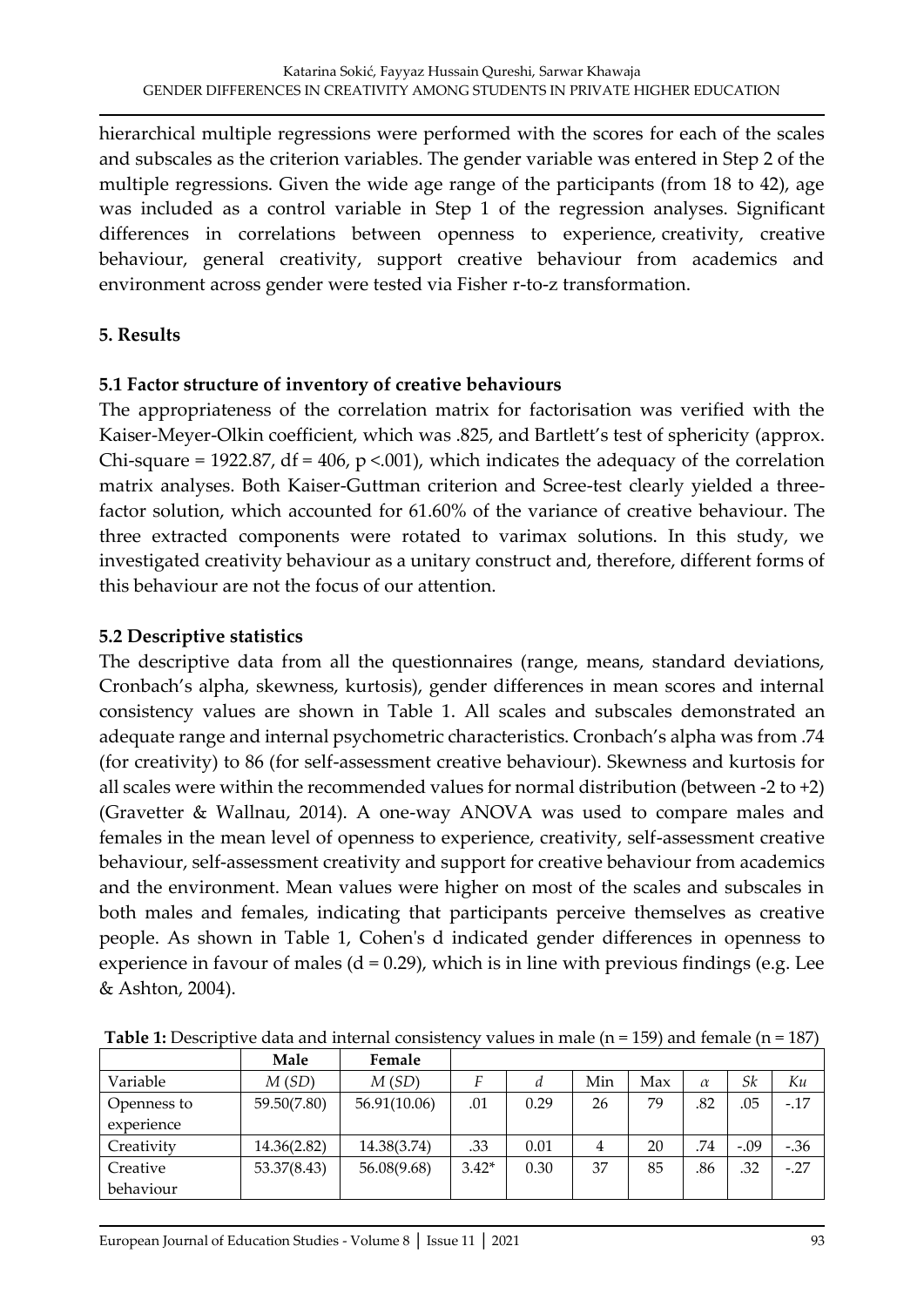| General creativity                                                                                             | 28.41(4.91) | 29.54(5.24) | 1.97 | 0.22 | 16 | 40 | .81 | .01 | $-.68$ |
|----------------------------------------------------------------------------------------------------------------|-------------|-------------|------|------|----|----|-----|-----|--------|
| Support for                                                                                                    | 3.27(1.06)  | 3.26(.90)   | .00  | 0.01 | 1  | 5  |     | .02 | $-.26$ |
| creative                                                                                                       |             |             |      |      |    |    |     |     |        |
| behaviour from                                                                                                 |             |             |      |      |    |    |     |     |        |
| academics                                                                                                      |             |             |      |      |    |    |     |     |        |
| Support for                                                                                                    | 3.25(1.08)  | 3.26(.99)   | .00  | 0.01 |    | 5  |     | .04 | $-.48$ |
| creative                                                                                                       |             |             |      |      |    |    |     |     |        |
| behaviour by the                                                                                               |             |             |      |      |    |    |     |     |        |
| environment                                                                                                    |             |             |      |      |    |    |     |     |        |
| Note: $M$ = mean on item level, $SD$ = standard deviation, $d$ = Cohen's d index. According to Cohen's (1988)  |             |             |      |      |    |    |     |     |        |
| interpretation of effect size, effect sizes around 0.2 are considered small, 0.5 medium, and 0.8 large, $Sk =$ |             |             |      |      |    |    |     |     |        |
| skewness, $Ku = kurtosis$ , $\alpha$ = Cronbach's alpha.                                                       |             |             |      |      |    |    |     |     |        |
| *p <.05, **p <.01, ***p <.001.                                                                                 |             |             |      |      |    |    |     |     |        |

It is important to note that significant gender differences in openness to experience (*d* = 0.62) and creativity (*d*= 0.53) were found in an earlier study conducted by Babarović & Šverko (2013) but in favour of females. Small but significant differences in the selfassessment of creative behaviour (*d* = 0.30), and creativity (*d* = 0.22) were found in favour of females. At the same time, there were no gender differences in creativity, support for creative behaviour from academics, and support for creative behaviour from the environment.

The results of Fisher's *r* to *z* transformation (Table 2) showed that there were statistically significant differences in correlations across gender between the openness to experience domain and its creativity facet (*r*male = .62, *r*female = .79, *z* = -3.181, *p* = 0.001) and gender-moderated observed relationships between openness to experience and general creativity ( $r$ male = .43,  $r$ female = .56,  $z$  = -1.589,  $p$  = 0.04). Statistically significant differences in correlations across gender were found between creative behaviour and general creativity ( $r$ male = .39,  $r$ female = .60,  $z$  = -2.585,  $p$  = 0.005). Therefore, we present below the correlations from our regression analyses according to gender.

|                    | Creativity                                                               | Creative<br>behaviour | General<br>creativity | Support for<br>creative<br>behaviour<br>from<br>academics | Support for<br>creative behaviour<br>from the<br>environment |  |  |  |  |  |  |
|--------------------|--------------------------------------------------------------------------|-----------------------|-----------------------|-----------------------------------------------------------|--------------------------------------------------------------|--|--|--|--|--|--|
| Openness to        | $-3.183**$                                                               | $-0.794$              | $-1.589*$             | 0.744                                                     | 0.397                                                        |  |  |  |  |  |  |
| experience         |                                                                          |                       |                       |                                                           |                                                              |  |  |  |  |  |  |
| Creativity         |                                                                          | $-.1.057$             | $-1.239$              | 0.837                                                     | 0.300                                                        |  |  |  |  |  |  |
| Creative           |                                                                          |                       | $-2.585**$            | $-0.283$                                                  | $-1.025$                                                     |  |  |  |  |  |  |
| behaviour          |                                                                          |                       |                       |                                                           |                                                              |  |  |  |  |  |  |
| General creativity |                                                                          |                       |                       | $-0.464$                                                  | $-0.211$                                                     |  |  |  |  |  |  |
| Support for        |                                                                          |                       |                       |                                                           | 0.127                                                        |  |  |  |  |  |  |
| creative behaviour |                                                                          |                       |                       |                                                           |                                                              |  |  |  |  |  |  |
| from academics     |                                                                          |                       |                       |                                                           |                                                              |  |  |  |  |  |  |
|                    | <b>Note:</b> *p <.05, **p <.01, ***p <.001. Fisher's z values are shown. |                       |                       |                                                           |                                                              |  |  |  |  |  |  |

**Table 2:** Results of Fisher's r to z transformation in male (n = 159) and female (n = 187)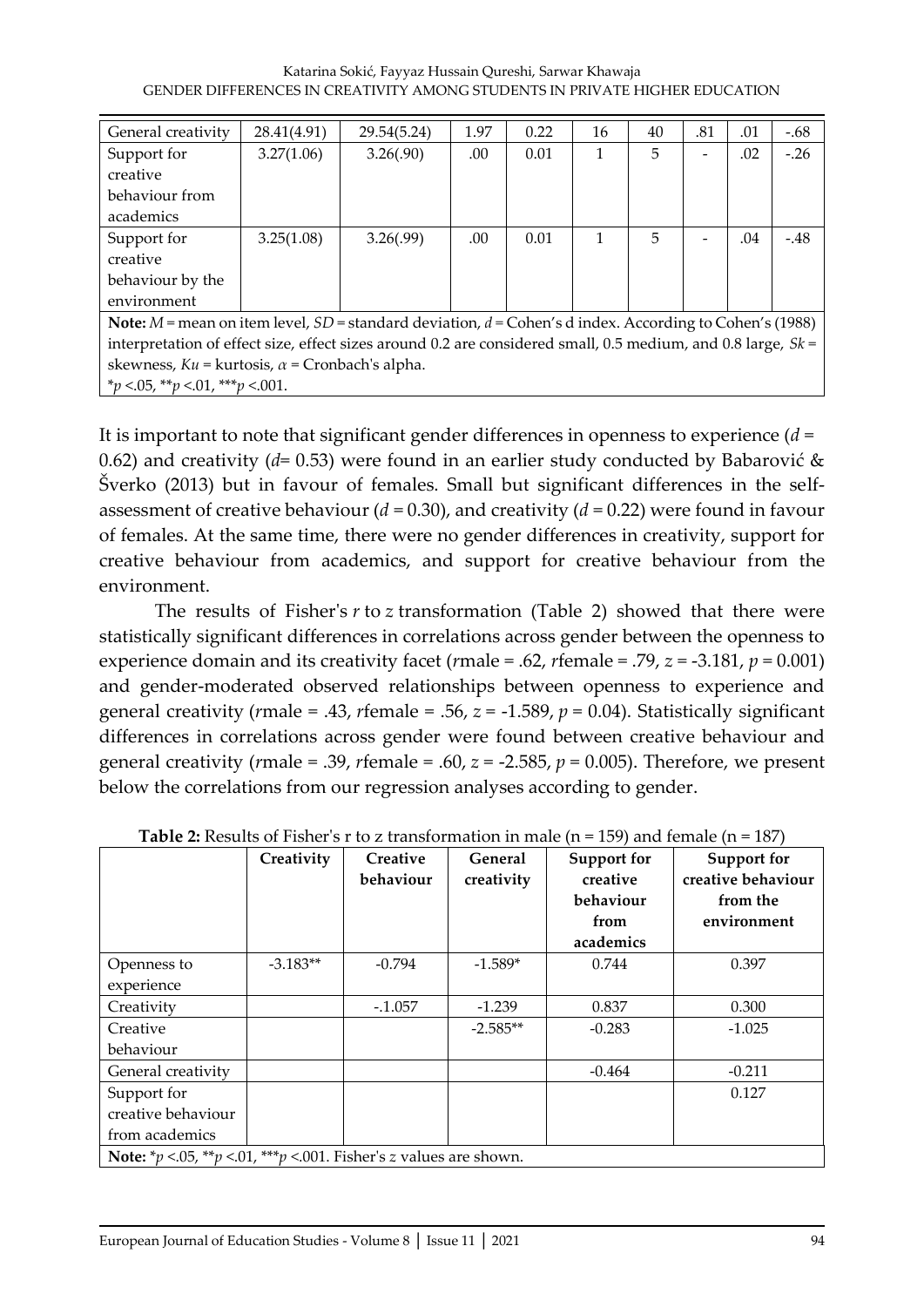## **5.3 Correlations analyses**

Bivariate correlations between scales and subscales for both male and female are shown in Table 3. Consistent with our predictions, openness to experience correlated positively with creativity, creative behaviour and with general creativity in both male and female. Correlations between the openness to experience domain and creativity facet were high in both males ( $r = .62$ ,  $p = .000$ ) and females ( $r = .79$ ,  $p = .000$ ). Strong correlations were also found between openness to experience and creative behaviour in both males ( $r = .40$ ,  $p =$ .000 ), and females  $(r = .47, p = .000)$ , as well as between openness to experience and general creativity in males ( $r = .43$ ,  $p = .000$ ) and females ( $r = .56$ ,  $p = .000$ )

As predicted, the openness to experience domain and its creativity facet and creative behaviour and general creativity were positively related to support for creative behaviour from the environment in both males and females. Furthermore, in line with expectations, creative behaviour was positively related to support for creative behaviour from academics but only in women ( $r = .18$ ,  $p < .05$ ). In males, creative behaviour is unrelated to academics' support for creative behaviour ( $r = .15$ ,  $p > .05$ ). General creativity shared moderate to significant positive correlations with the majority of the measured variables except with support for creative behaviour from academics in both genders.

Creative behaviour positively correlated to a lesser degree with support for creative behaviour from academics in females  $(r = .18, p < 0.05)$ , while in males, the correlation between self-assessed creative behaviour and support for creative behaviour from academics was insignificant ( $r = .15$ ,  $p = .263$ ). Contrary to expectations, openness to experience, creativity and general creativity were unrelated to the support for creative behaviour from academics in both males and females. Thus, Hypothesis 2 was partially supported. In line with our prediction, creative behaviour was positively related to general creativity in males ( $r = .39$ ,  $p < .001$ ) and females ( $r = .60$ ,  $p < .001$ ). As expected, support for creative behaviour from academics and the environment highly correlated in males (*r* = .53, *p* < .001), and females (*r* = .52, *p* < .001).

| uic measureu vaniables in maie (n<br>$107$ and ignore the<br><b>TAN</b>                                |          |          |          |          |          |          |  |  |  |
|--------------------------------------------------------------------------------------------------------|----------|----------|----------|----------|----------|----------|--|--|--|
|                                                                                                        |          |          | 3        | 4        | 5        | 6        |  |  |  |
| 1. Openness to experience                                                                              |          | $.62***$ | $.40***$ | $.43***$ | .15      | $29**$   |  |  |  |
| 2. Creativity                                                                                          |          |          | $.42***$ | $.53***$ | .15      | $.30***$ |  |  |  |
| 3. Creative behaviour                                                                                  | $.47***$ | $.51***$ |          | $.39***$ | .15      | $27**$   |  |  |  |
| 4. General creativity                                                                                  | $.56***$ | $.62***$ | $.60***$ |          | .07      | $.35***$ |  |  |  |
| 5. Support for creative behaviour                                                                      | .07      | .06      | $.18*$   | .12      |          | $.53***$ |  |  |  |
| from academics                                                                                         |          |          |          |          |          |          |  |  |  |
| 6. Support for creative behaviour                                                                      | $25**$   | $.27**$  | $.37***$ | $.37***$ | $.52***$ |          |  |  |  |
| from the environment                                                                                   |          |          |          |          |          |          |  |  |  |
| Note: The results for males are above the diagonal and the results for females are below the diagonal. |          |          |          |          |          |          |  |  |  |
| *p <.05, **p <.01, ***p <.001.                                                                         |          |          |          |          |          |          |  |  |  |

**Table 3:** Bivariate correlations (Person's r) among the measured variables in male ( $n = 159$ ) and female ( $n = 187$ )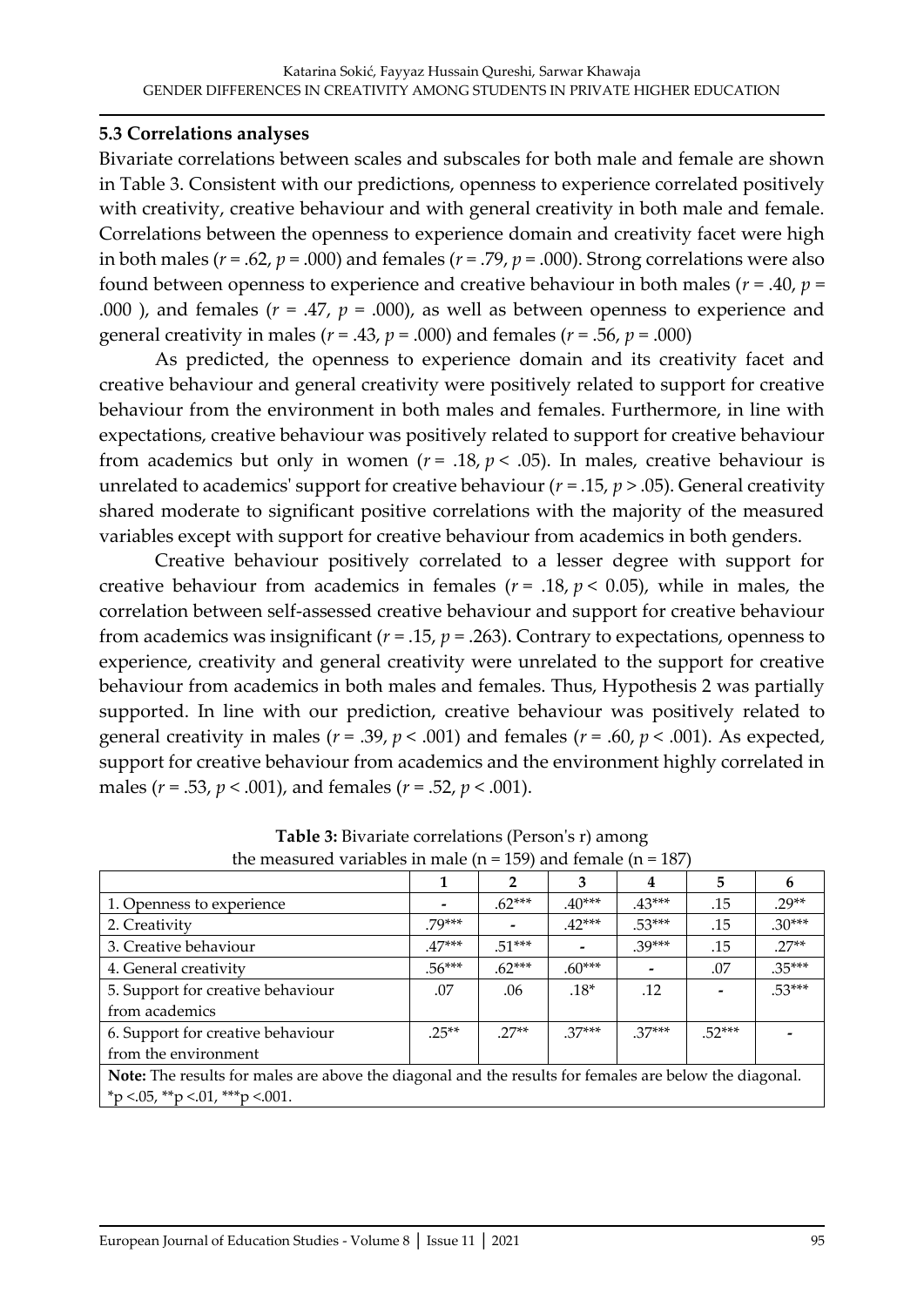## **5.4 Regression analyses**

Table 4 shows standardised beta coefficients (β) from the regression analyses, reflecting the unique contribution of gender, support for creative behaviour from academics and the environment in predicting of openness to experience, creativity, creative behaviour and general creativity.

|                                                                                                                         | Openness to              |         | Creativity    |         |          | $\sigma$ and $\sigma$ is the set of $\sigma$<br>Creative |        |        | General       |        |         |                |
|-------------------------------------------------------------------------------------------------------------------------|--------------------------|---------|---------------|---------|----------|----------------------------------------------------------|--------|--------|---------------|--------|---------|----------------|
|                                                                                                                         | experience               |         |               |         |          | behaviour                                                |        |        | creativity    |        |         |                |
|                                                                                                                         | β                        | t       | $\mathcal{p}$ | β       | t        | $\mathfrak{p}$                                           | β      | t      | $\mathcal{p}$ | β      | t       | $\mathfrak{p}$ |
| Step 1                                                                                                                  |                          |         |               |         |          |                                                          |        |        |               |        |         |                |
| Age                                                                                                                     | .13                      | 1.82    | .07           | .07     | .89      | .38                                                      | .10    | 1.35   | .18           | .00    | .03     | .98            |
| $\mathbb{R}$                                                                                                            | .13                      |         |               | .07     |          |                                                          | .10    |        |               | .00    |         |                |
| $R^2$                                                                                                                   | .03                      |         |               | .00.    |          |                                                          | .01    |        |               | .00    |         |                |
| Adj. $R^2$                                                                                                              | .01                      |         |               | $-.00$  |          |                                                          | .00.   |        |               | $-.01$ |         |                |
| Step 2                                                                                                                  |                          |         |               |         |          |                                                          |        |        |               |        |         |                |
| Age                                                                                                                     | $.14*$                   | 2.04    | .04           | .08     | 1.12     | .27                                                      | .11    | 1.58   | .12           | .02    | .29     | .77            |
| Gender                                                                                                                  | $-.12$                   | $-1.71$ | .09           | .01     | .12      | .90                                                      | $.14*$ | 2.05   | .04           | .11    | 1.65    | .10            |
| Support                                                                                                                 | $-.07$                   | $-.88$  | .38           | $-.10$  | $-.1.15$ | .25                                                      | $-.02$ | $-.23$ | .82           | $-.11$ | $-1.41$ | .16            |
| academics                                                                                                               |                          |         |               |         |          |                                                          |        |        |               |        |         |                |
| Support                                                                                                                 | .28                      | 3.57    | .00           | .33     | 3.94     | .00                                                      | .34    | 4.22   | .00           | .42    | 5.17    | .00.           |
| environ.                                                                                                                |                          |         |               |         |          |                                                          |        |        |               |        |         |                |
| $\mathbb{R}$                                                                                                            | .32                      |         |               | .30     |          |                                                          | .38    |        |               | .39    |         |                |
| $R^2$                                                                                                                   | .10                      |         |               | .09     |          |                                                          | .14    |        |               | .15    |         |                |
| Adj. $R^2$                                                                                                              | $.09**$                  |         |               | $.07**$ |          |                                                          | .12    |        |               | .13    |         |                |
| Note: Standardized regression coefficients ( $\beta$ ). $R$ = coefficient of determination. $R^2$ = squared multiple R. |                          |         |               |         |          |                                                          |        |        |               |        |         |                |
| Adj. $R^2$ = Adjusted R Square. Bolded values of $\beta$ indicate effects that are significant at $p < .001$ .          |                          |         |               |         |          |                                                          |        |        |               |        |         |                |
|                                                                                                                         | $*_p$ < .05, $*_p$ < .01 |         |               |         |          |                                                          |        |        |               |        |         |                |

**Table 4:** Regression of the creativity on gender (N= 346)

Within the joint regression analysis, support for creative behaviour from the environment showed independent positive associations with all criterion variables ( $\beta$  for openness to experience =.28, β for creativity = 33, β for creative behaviour = 34, and β for general creativity = .42, all  $p < .001$ ). On the other hand, gender showed positive associations in terms of beta weights only with creative behaviour (β = .14, p = .04).

Gender, support for creative behaviour from academics, and support for creative behaviour from the environment together accounted for 9% of the variance in openness to experience, 7% of the variance in creativity, 12% of the variance in creative behaviour and 13% of the variance in general creativity (Table 4).

# **6. Discussion**

The major aim of this study was to investigate the associations between openness to experience, creativity, creative behaviour, general creativity, support for creative behaviour from academics and support for creative behaviour by the environment, as well as gender differences in these variables among students in private higher education. Furthermore, we investigated the contribution of gender, support for creative behaviour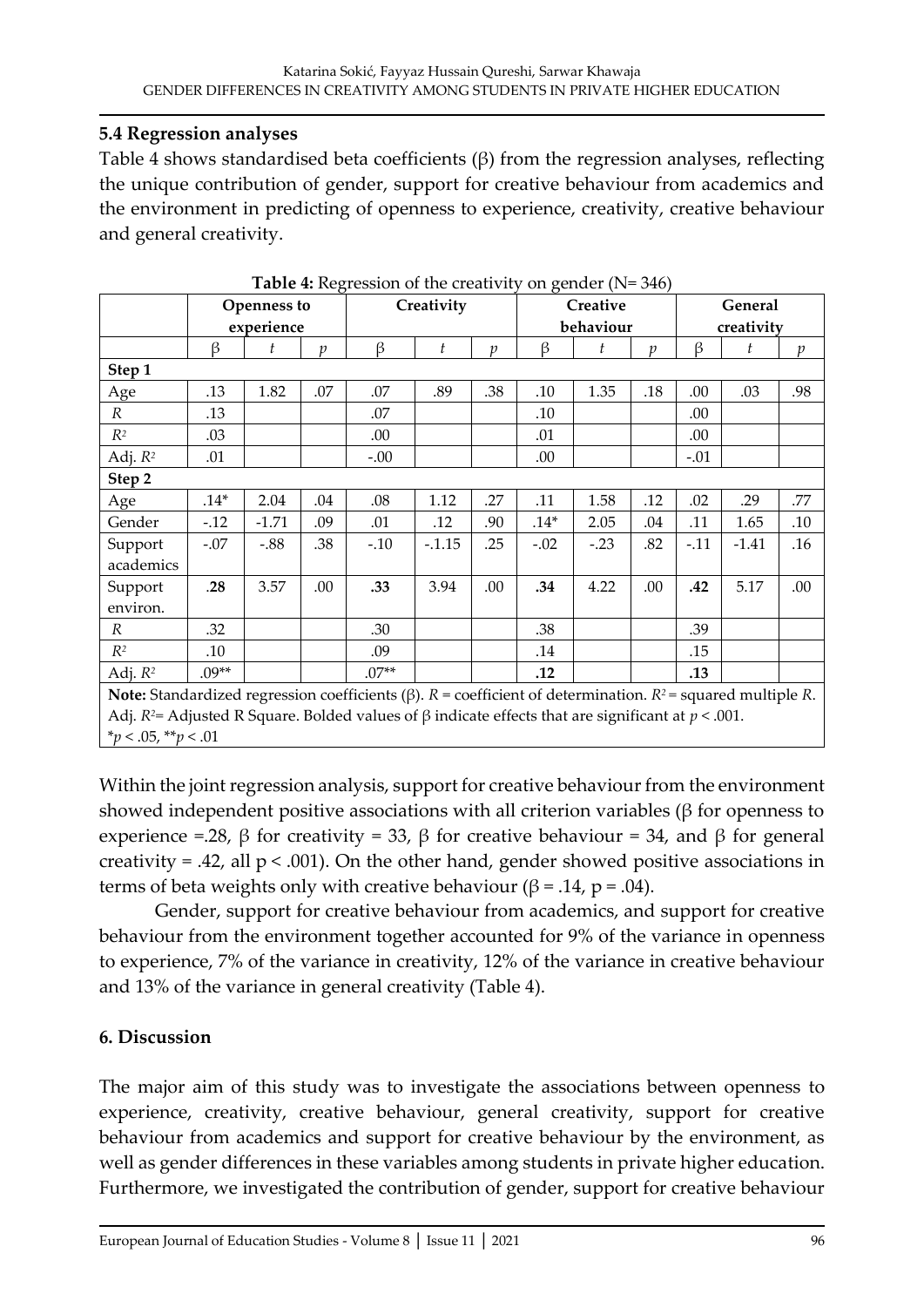from academics and the environment in predicting different measures of creativity. Finally, we checked the psychometric characteristics of the Inventory of Creative Behaviours constructed for the purposes of this research.

According to our knowledge and the available literature, creativity among students in private higher education institutions had not been examined previously. In addition, no research had previously been performed on gender differences in levels of creativity of students at private higher education institutions. However, in the last two decades, the number of studies on students at private higher education institutions has grown. In these studies, however, psychological constructs, such as students' motives, satisfaction, expectations and perceptions are commonly examined (e.g. Barnes, 2007; Min et al., 2012).

Therefore, this research serves as an incentive to conduct further studies involving different psychological constructs on separate populations of students in order to determine the existence of differences between them. Generally, the results of the study confirmed most of our hypotheses and demonstrated the reliability and accurate psychometric characteristics of our measurements of creative behaviour.

Overall, gender, support for creative behaviour from academics and support for creative behaviour from the environment explained 9% of the variance in openness to experience, 7% of the variance in creativity, 12% of the variance in creative behaviour and 13% of the variance in general creativity.

As expected, in both genders, openness to experience correlated positively with creativity, creative behaviour and general creativity, which is consistent with the theoretical assumptions that openness to experience reflects the need for the new, the unknown and the unconventional and includes intellectual curiosity, imagination, originality, creativity and rebelliousness (Lee & Ashton, 2004). Furthermore, these results are consistent with previous studies demonstrating that openness to experience consistently predicts creativity (e.g., Silvia et al., 2011; Silvia et al., 2007; Oleynick et al., 2017).

Consistent with our predictions, openness to experience, creativity, as well as creative behaviour and general creativity, were positively related to support for creative behaviour from the environment in both genders, which is in line with previous findings (Ljubotina et al., 2015).

The regression analyses also showed that environmental support is a strong positive predictor of openness to experience, creativity, creative behaviour, and general creativity, while gender only significantly predicts creative behaviour. These results are similar to Ljubotina et al's. (2015) findings, which also confirmed that environment support positively predicts different forms of creative behaviour (e.g. making original objects, art and technical creations, creations in the field of music and games) and general creativity to a significant extent. These findings emphasise the importance of environmental support in developing and expressing creativity and show that creativity is a construct that significantly depends on environmental factors. Therefore, it will be crucial for future research to examine which environmental factors in particular affect an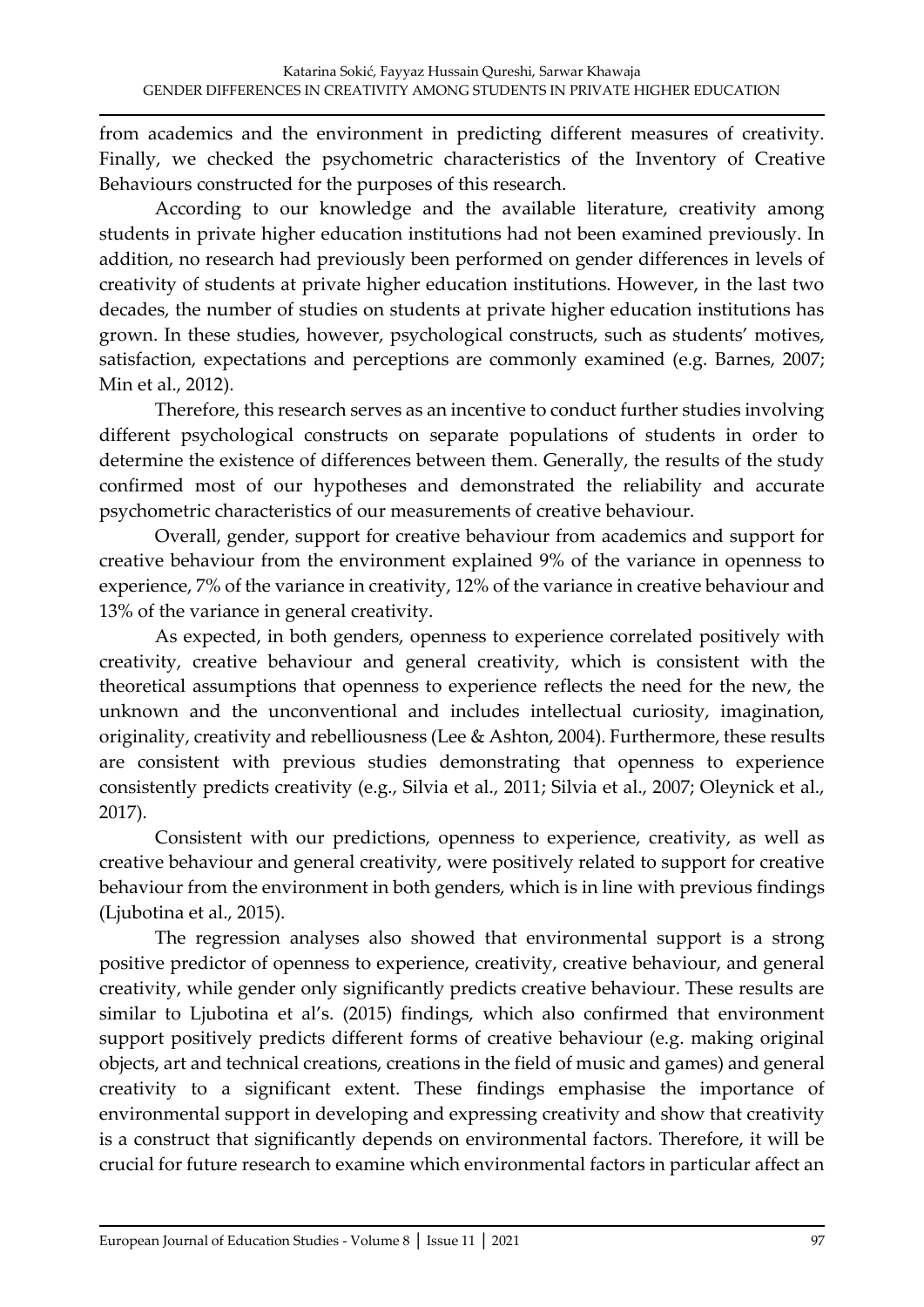individual's creativity (e.g. family, friends, the wider social environment, material opportunities, leisure activities, availability of information, leisure time, etc.).

Contrary to expectations, there was no significant association between support for creative behaviour offered academics and students' openness to experience, creativity, creative behaviour and general creativity, which may be related to the age of the student population (adults), who have developed their creative potential. Another reason may be the fact that the research was conducted during the COVID-19 pandemic, so a large proportion of first-year students had less contact with academics. Only in females, creative behaviour positively correlated to a lesser degree with support for creative behaviour from academics ( $r = .18$ ,  $p < .05$ ), indicating that there are gender differences in the perception of support and that creativity in females is more influenced by environmental factors, including support from academics. After all, the association between creative behaviour and environmental support is greater in women ( $r = .37$ ,  $p <$ .001) than in men ( $r = 0.27$ ,  $p < 0.01$ ), although the difference in these correlations is not statistically significant.

With respect to the relationship between gender and creativity, females in the current study scored significantly higher than females on the self-assessed measurement of creative behaviour, replicating findings from previous studies of students and adults from the community (e.g., Lee & Ashton, 2004). However, other studies show that males achieve higher results on different measures of creativity and creative behaviour (e.g., Abraham, 2015; Babarović & Šverko, 2013; Chan, 2005; He & Wong, 2021; Kaufman, 2006). In summary, the results from the current work provide further evidence that the different measures of creativity are distinct yet partially overlapping components of a coherent construct of creativity.

In general, relationships between creativity and creative behaviour and creativity scores observed in the current study were consistent with ideas about personality traits associated with creativity and are in line with previously published findings regarding associations between the two (von Stumm et al., 2011).

## **6.1 Limitation and future direction**

Our findings must be considered in the light of certain limitations. Firstly, a notable limitation concerns our exclusive reliance on self-reporting measures, which may have inflated observed associations between openness to creativity domains, creativity facet, and creative behaviour, as well as general creativity scores. Secondly, participants were recruited online, and the study sample consisted of the student population. Thirdly, students were randomly selected with different majors (70% finance and law, 16% information technology and 14% web design) from private higher education institutions (colleges and universities) and differ in terms of their individual preferences, motivation, and areas of study.

Therefore, future research on creativity should be conducted on a homogeneous student population from different fields, such as architecture, painting, mathematics, choreography, acting, and compare them with levels of creativity in students from other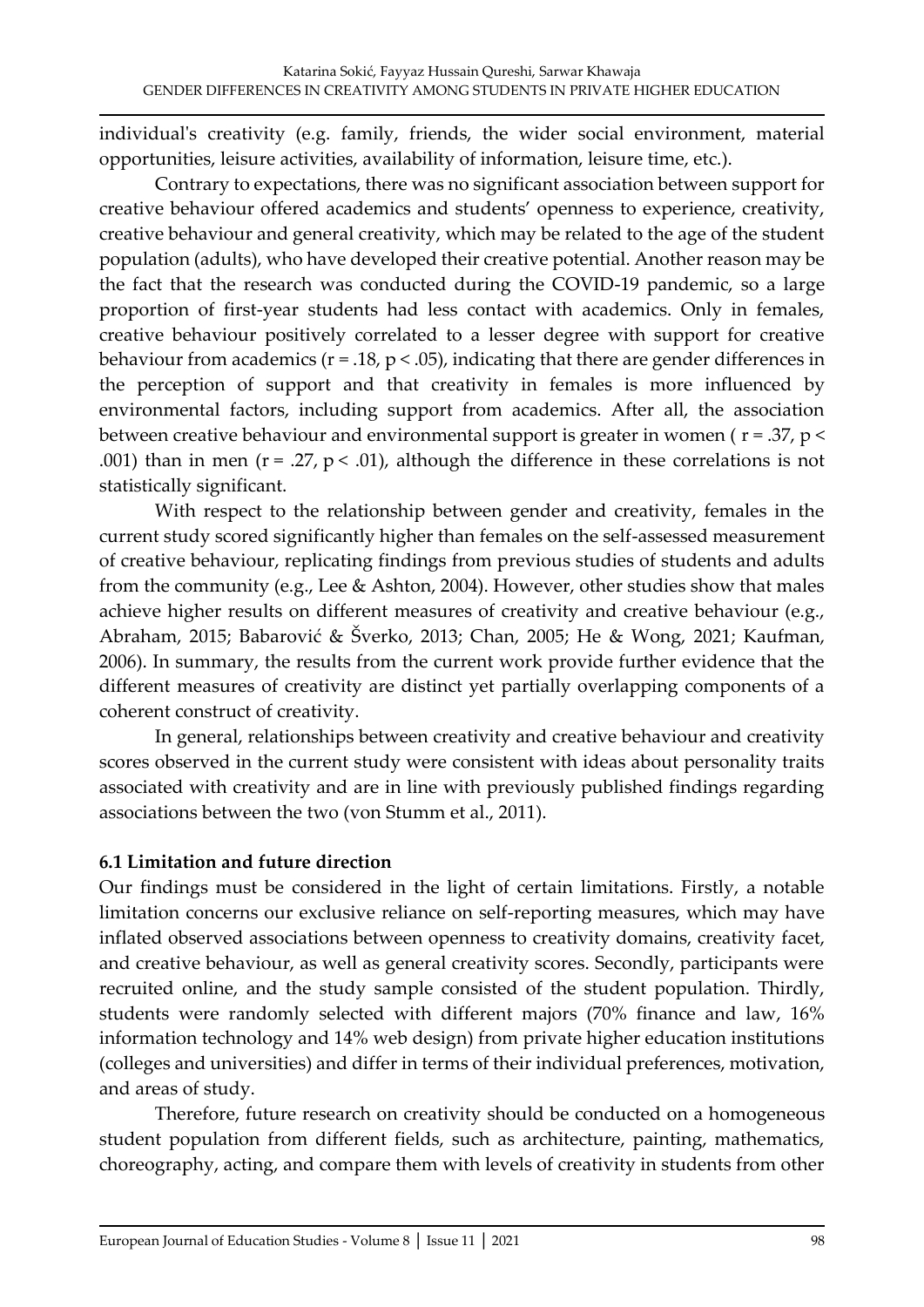fields of study. In addition, future studies should compare the creativity of students in the public and private sectors.

Although our findings provide preliminary support for further research on creativity in the private education sector, they cannot be generalised to other populations. The present study used short, self-assessed measures of creativity, which could have been affected by the participants' desire to present themselves in a favourable light. Therefore, future research should use other measures of creativity, such as divergent thinking tests and creative achievement questionnaires, and compare them with other external outcomes, such as academic achievement.

#### **Conflict of Interest Statement**

The authors declare no conflicts of interests.

## **About the Authors**

**Dr. Katarina Sokić,** PhD in Psychology, MSc in Civil Law**,** Research Associate, Oxford Business College, 65 George Street, Oxford, United Kingdom.

**Dr. Fayyaz Hussain Qureshi,** BA, (Economics and Journalism)**,** BSc (Botany, Zoology and Chemistry)**,** MA (English Literature)**,** MBA (Marketing)**,** MBA (Finance)**,** MSc (Internet Technologies)**,** Doctorate in Marketing**,** PGD (Organisations Knowledge)**,**  Director of Research and Quality Assurance, Oxford Business College, 65 George Street, Oxford, United Kingdom.

**Sarwar Khawaja,** MBA, LLM**;** Chairman Business Development, Oxford Business College, 65 George Street, Oxford**,** United Kingdom.

## **References**

- Abraham, A. (2015). Gender and creativity: an overview of psychological and neuroscientific literature. *Brain Imaging and Behavior*, *10*(2), 609–618. doi:10.1007/s11682-015-9410-8
- Acar, S., Tadik, H., Myers, D., van den Sman, C, Uysal, R. (2020). Creativity and wellbeing: A Meta analysis. *The Journal of Creative Behavior*, *55*(3), 738-751. doi:10.1002/jocb.485
- Ai, X. (1999). Creativity and Academic Achievement: An Investigation of Gender Differences. *Creativity Research Journal*, 12:4, 329-337, doi:10.1207/s15326934crj1204\_11
- Amabile, T. M. (1983). *The social psychology of creativity*. New York: Springer Verlag.
- Ashton, M. C., & Lee, K. (2008). Empirical, theoretical, and practical advantages of the HEXACO model of personality structure. *Personality and Social Psychology Review,11,* 150–166. doi:10.1177/1088868306294907
- Averill, J. R., & Nunley, E. P. (1992). *Voyages of the heart: Living an emotionally creative life*. New York: The Free Press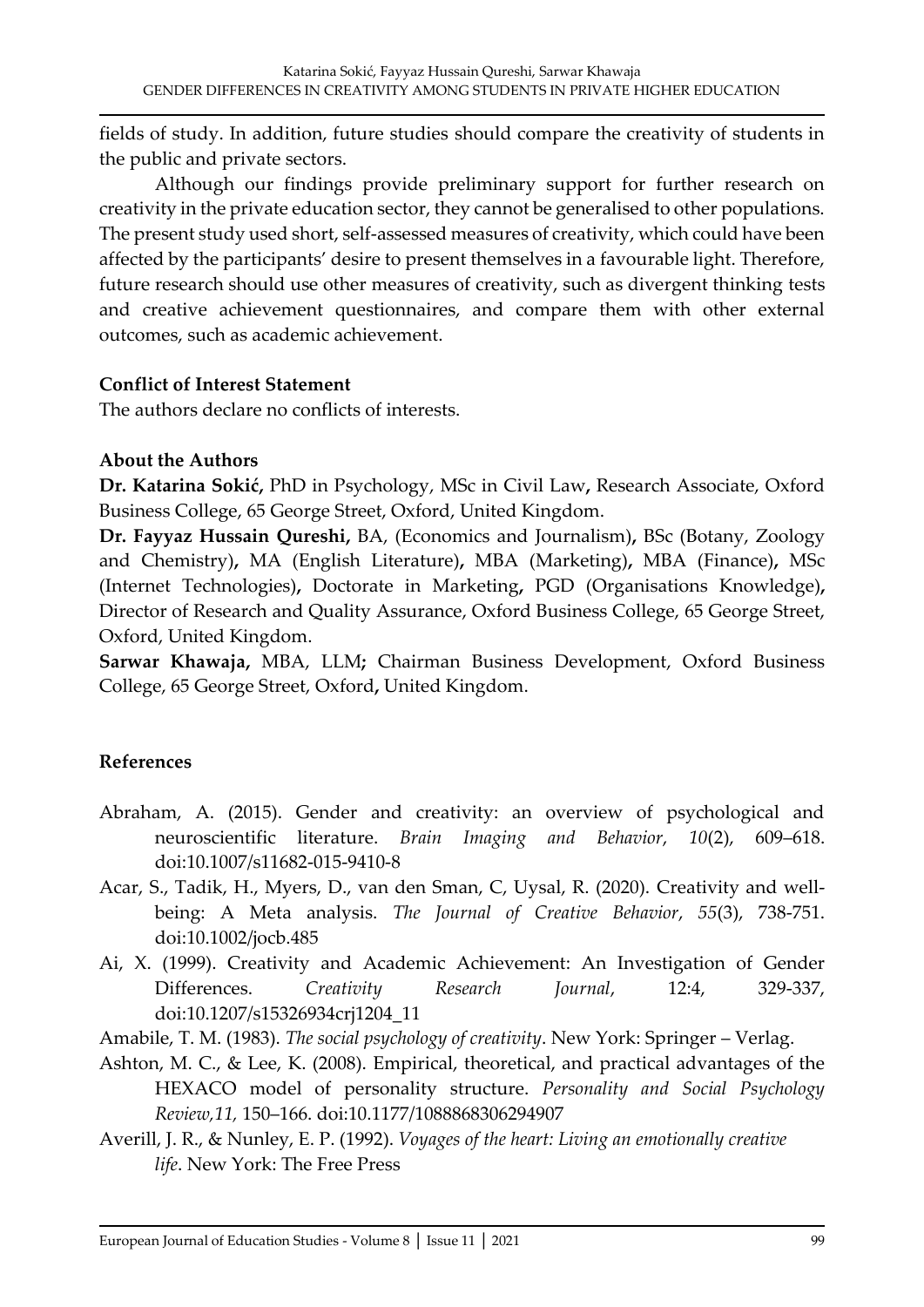- Babarović, T., & Šverko, I. (2013). The HEXACO personality domains in the Croatian sample. *Društvena istraživanja*, *3*, 397-411. [doi:10.5559/di.22.3.01](http://dx.doi:10.5559/di.22.3.01)
- Barnes, B. R. (2007). Analyzing Service Quality: The Case of Post-graduate Chinese Students. *Total Quality Management*, *18*(3), 313-331. doi:10.1080%2F14783360601152558
- Barron, F. (1988). Putting creativity to work. U: R.J. Sternberg (Ur.), *The nature of creativity*: *Contemporary psychological perspectives* (str. 76-98). New York: Cambridge University Press.
- Barron, F., & Harrington, D. M. (1981). Creativity, Intelligence, and Personality. *Annual Review of Psychology, 32*, 439–476.
- Batey, M. (2007). *A psychometric investigation of everyday creativity.* (Unpublished doctoral theses). University College, London.
- Csikszentmihalyi, M. (1990). The domain of creativity. (U M.A. Runco i R.S. Albert (Ur.) *Theories of creativity* (190-212). Newbury Park, CA: Sage
- Chan, D. W. (2005). Self-perceived creativity, family hardiness, and emotional intelligence of Chinese gifted students in Hong Kong. *Journal of Secondary Gifted Education*, *16*, 47–56. doi:10.4219/jsge-2005-471
- da Costa, S. Páez, D., Sánchez, F., Garaigordobil, M., Gondim, S. (2015). Personal factors of creativity: A second order meta-analysis. *Journal of Work and Organizational Psychology*, *31*(3), 165-173. [doi:10.1016/j.rpto.2015.06.002](https://doi.org/10.1016/j.rpto.2015.06.002)
- Feist, G. J. (1998). A meta-analysis of personality in scientific and artistic creativity. *Personality and Social Psychology Review*, *2*(4), 290-309.
- Gajda, A., Karwowski, M., & Beghetto, R. A. (2016). Creativity and Academic Achievement: A Meta-Analysis. *Journal of Educational Psychology*, *109* (2), 269–299. [doi:10.1037/edu0000133](https://doi.org/10.1037/edu0000133)
- Gravetter, F. i Wallnau, L. (2014). *Essentials of statistics for the behavioral sciences* (8th edition). Belmont, CA: Wadsworth.
- Guastello, S. J. (2009). Creativity and personality. U: T. Rickards, M. A. Runco i S. Moger (Ur.), *Routledge companion to creativity* (str. 256-266). Abington, England: Routledge.
- Guilford, J. P. (1971). *The nature of human intelligence*. Ljubljana: Mladinska knjiga
- Hayes. J. R. (1989). Cognitive processes in creativity. U: J. A. Glover, R. R. Ronning i C. R. Reynolds (Ur.), *Handbook of creativity* (str. 135-145). New York: Plenum Press.
- He, W.- J., & Wong W.C. (2021). Gender Differences in the Distribution of Creativity Scores: Domain-Specific Patterns in Divergent Thinking and Creative Problem Solving. *Frontiers in Psychology, 12*:626911. doi: 10.3389/fpsyg.2021.626911
- Kaufman, J. C., & Beghetto, R. A. (2009). Beyond big and little: The Four C Model of Creativity. *Review of General Psychology, 13*(1), 1-12. doi:10.1037/a0013688
- Kaufman, J. C. (2006). Self-reported differences in creativity by ethnicity and gender. *Applied Cognitive Psychology*, *20*(8), 1065–1082. doi:10.1002/acp.1255.
- Lee, K., & Ashton, M. C. (2004). Psychometric properties of the HEXACO Personality Inventory. *Multivariate Behavioral Research, 39,* 329–358. [doi:10.1207/s15327906mbr3902\\_8](http://dx.doi:10.1207/s15327906mbr3902_8)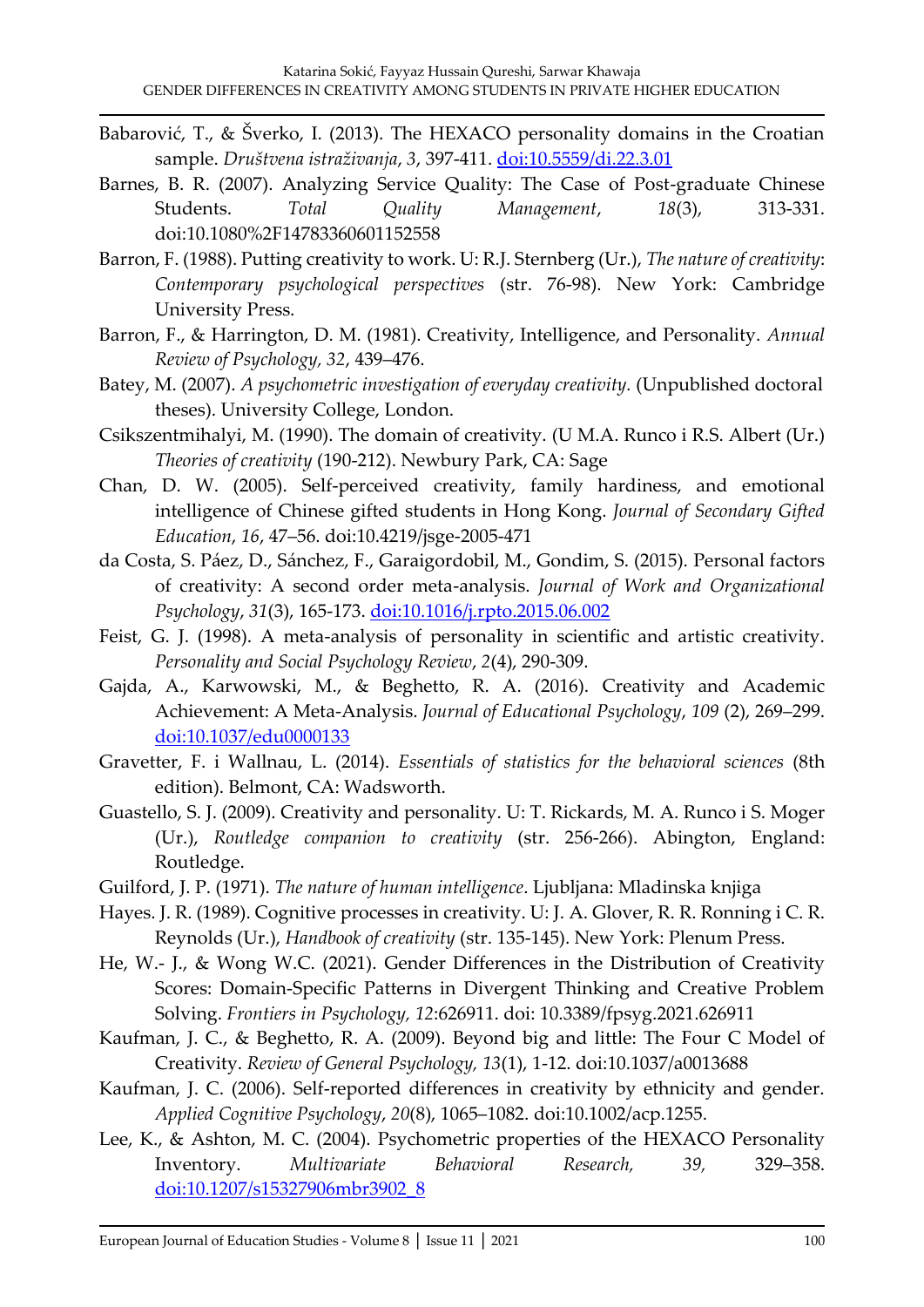- Lin, W.-L., Chen, H.-C., Hsu, K.-Y. i Wang, J.-W. (2012). The relations of gender and personality traits on different creativities: A Dual-process theory account. *Psychology of Aesthetics, Creativity and the Arts*, *6*(2),112-123. doi:10.1037/a0026241
- Lubart, T. I. (1994). Creativity. U R. J. Sternberg, *Thinking and Problem Solving* (289-332). New York: Academic Press.
- Ljubotina, D., Juničić, N., & Vlahović-Štetić, V. (2015). Samoprocjene kreativnosti kod srednjoškolaca. *Psihologijske teme*, *24* (3), 369-399.
- Matud, M. P., Rodríguez, C., & Grande, J. (2007). Gender differences in creative thinking*. Personality and Individual Differences, 43*(5), 1137– 1147. [doi:10.1016/j.paid.2007.03.006](http://dx.doi.org/doi:10.1016/j.paid.2007.03.006)
- McCrae, R. R. (1987). Creativity, divergent thinking and openness to experience. *Journal of Personality and Social Psychology*, *52*(6), 1258-1265. doi:10.1037/0022- 3514.52.6.1258
- Min, S., Khoon, C. C, Tan, B. L. (2012). Motives, Expectations, Perceptions and Satisfaction of International Students Pursuing Private Higher Education in Singapore*. International Journal of Marketing Studies, 4*(6). doi:10.5539/ijms.v4n6p122
- Qureshi, F. H. & Khawaja, S. (2021). The Growth of Private Higher Education: An Overview in the Context of Liberalisation, Privatisation and Marketisation. *European Journal of Education Studies*, 8 (9).
- Runco, M. A. (2008). Commentary: Divergent thinking is not synonymous with creativity. *Psychology of Aesthetics, Creativity, and the Arts, 2*(2), 93-96. doi: 10.1037/1931- 3896.2.2.93
- Runco, M. A., Dow, G., & Smith, W. R. (2006). Information, experience, divergent thinking: An empirical test. *Creativity Research Journal, 18*, 269-277.
- Oleynick, V. C., DeYoung, C. G., Hyde, E., Kaufman, S. B., Beaty, R. E., & Silvia, P. J. (2017). Openness/intellect: The core of the creative personality. In G. J. Feist, R. Reiter-Palmon, & J. C. Kaufman (Eds.), *The Cambridge Handbook of Creativity and Personality Research* (pp. 9-27). Cambridge University Press. doi:10.1017/9781316228036.002
- Silvia, P. J., Kaufman, J. C., Reiter-Palmon, R., & Wigert, B. (2011). Cantankerous creativity: Honesty–Humility, Agreeableness, and the HEXACO structure of creative achievement. *Personality and Individual Differences, 51*(5), 687–689. doi:10.1016/j.paid.2011.06.011
- Silvia, P. J., Kaufman, J. C., & Pretz, J. E. (2009). Is creativity domain-specific? Latent class models of creative accomplishments and creative self-descriptions. *Psychology of Aesthetics, Creativity, and the Arts*, *3*, 139–148.
- Simonton, D. K. (2000) Creativity: cognitive, personal, developmental, and social aspects. *American Psychology, 55,* 151-158. doi:10.1037/0003-066X.55.1.151
- Shury, J., Adams, L., Barnes, M., Huntley Hewitt, J., & Oozeerally, T. (2016). Understanding the Market of Alternative Higher Education Providers and their Students in 2014. London: BIS. Retrieved from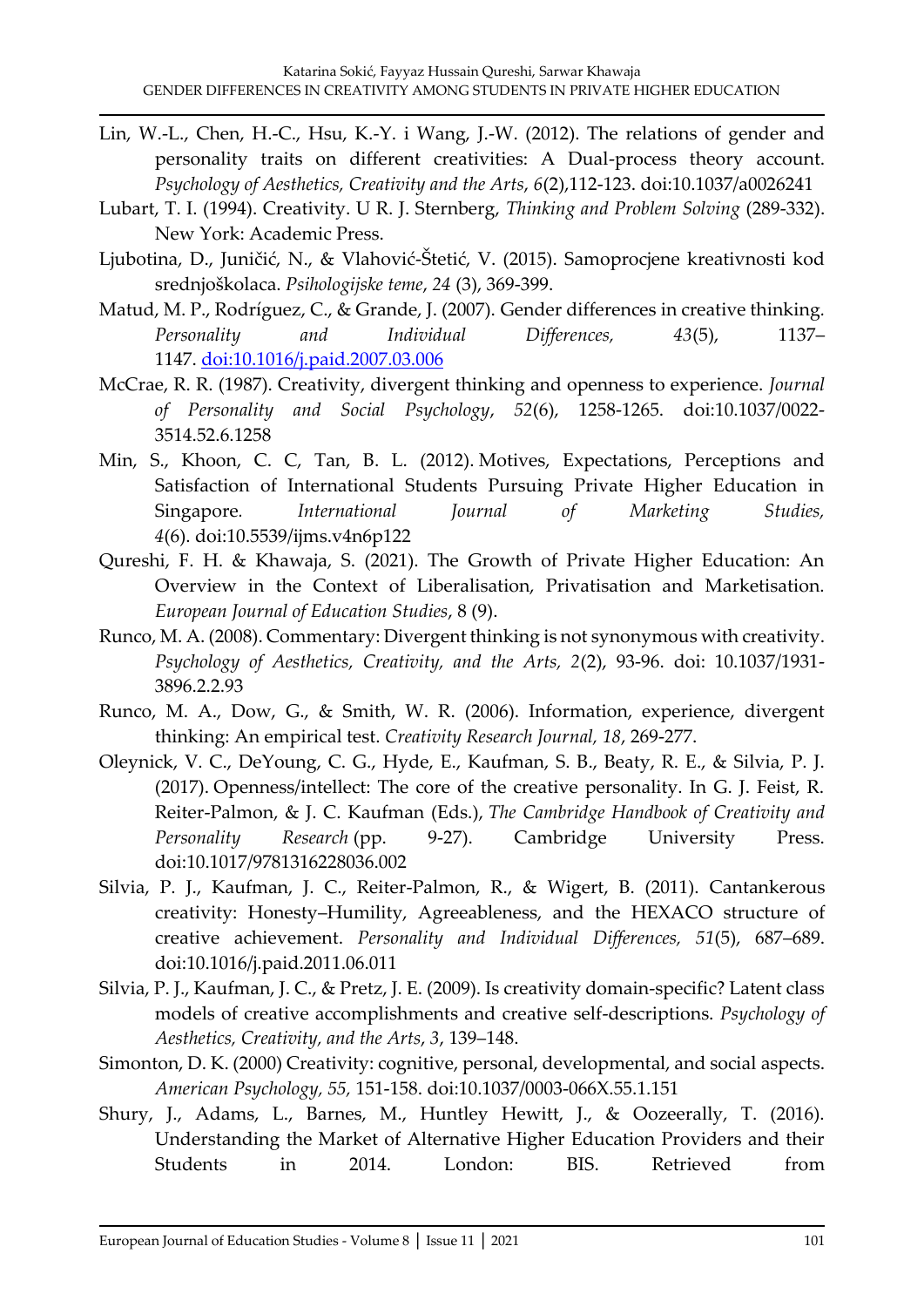[https://www.gov.uk/government/publications/alternative-providers-of](https://www.gov.uk/government/publications/alternative-providers-of-highereducation-the-market-and-students-in-2014)[highereducation-the-market-and-students-in-2014](https://www.gov.uk/government/publications/alternative-providers-of-highereducation-the-market-and-students-in-2014)

Sternberg, R. J. (2005). *Kognitivna psihologija.* Jastrebarsko: Naklada Slap.

- Sternberg, R., & Lubart, T. (1995). *Defying the Crowd; Cultivating Creativity in a Culture of Conformity*. New York: Free Press.
- Stumpf, H. (1995). Scientific creativity: A short overview. *Educational Psychology Review*, *7*, 225-241. doi:10.1007/BF02213372
- Taylor, C. L., & Barbot, B. (2021). Gender differences in creativity: Examining the greater male variability hypothesis in different domains and tasks. Personality and Individual Differences, *174*, 110661. doi:10.1016/j.paid.2021.110661
- Torrance, P. E. (1974). *The Torrance tests of creative thinking: Technical-norms manual*. Bensenville: Scholastic Testing Services
- von Stumm, S., Chung, A., & Furnham, A. (2011). Creative ability, creative ideation and latent classes of creative achievement: What is the role of personality? *Psychology of Aesthetics, Creativity and the Arts*, *5*(2), 107-114. doi: 10.1037/a0020499
- Wallach, M. A., & Kogan, N. (1965). *Modes of thinking in young children: A study of the creativity-intelligence distinction*. New York: Holt, Rinehart and Winston.